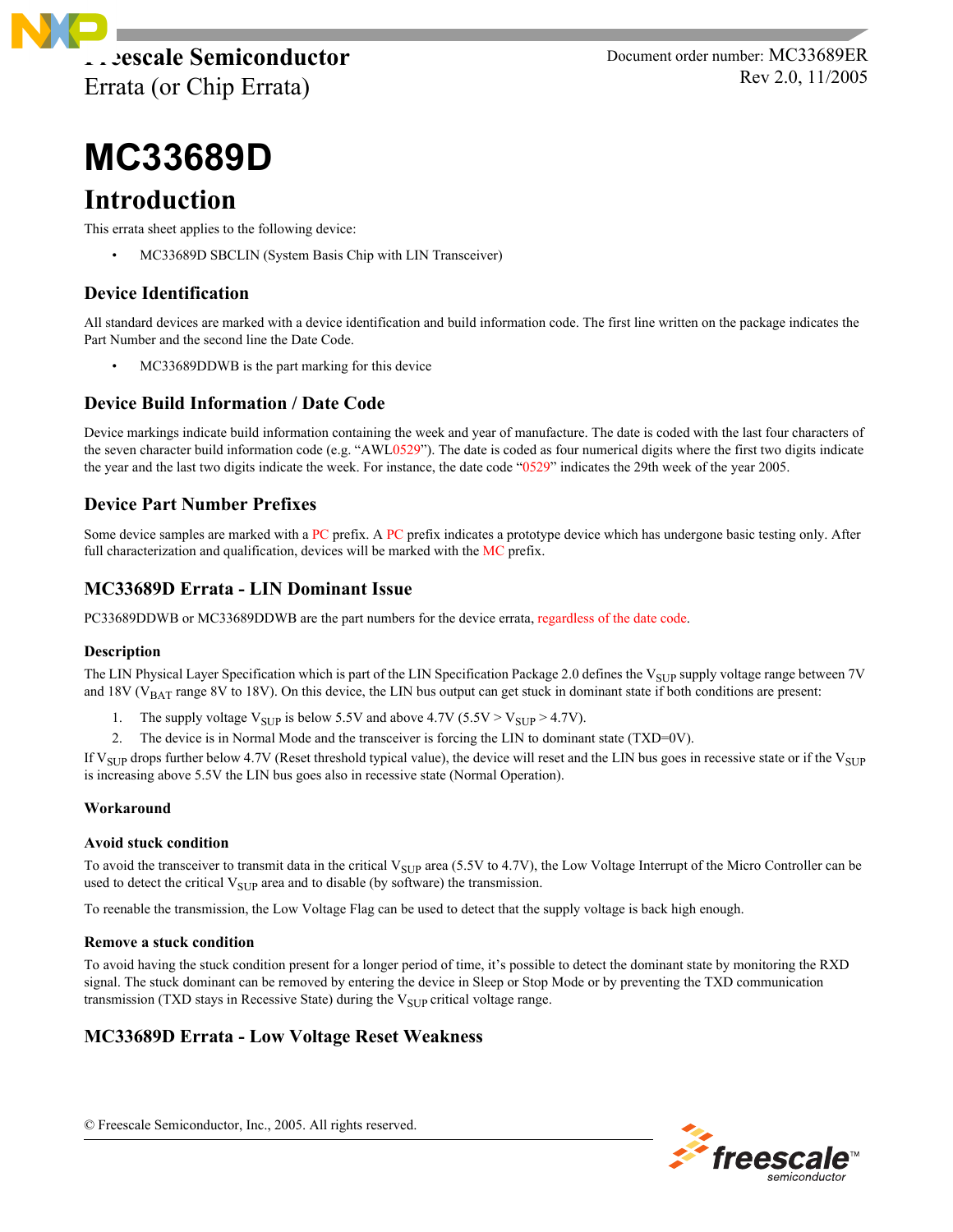

PC33689DDWB or MC33689DDWB are the part numbers for device errata. The date code to consider starts the "0428" that means all devices manufactured the week 28 of the year 2004 and after are impacted by this errata.

## **Description**

Sometimes, during a power up sequence, VS1/VS2 increase from 0V to nominal value and as soon as Vdd reaches 3.2V, the Reset terminal rises to 3.2V and then returns low again after few a mV.

The same behavior can be observed for a power down: when Vs1/Vs2 reaches the reset threshold (4.7V typically), the Reset pin goes low and when Vdd reaches 3.2V, the Reset pin goes to 3.2V and goes low again after few a mV.

## **Workaround**

Enable the microcontroller LVI (Low Voltage Inhibit). The microcontroller should be configured to work with the 3V parameters specification until 5V LVI trippoint is enabled.

The behavior described above is dependent on some dynamic conditions like power up/down slew rate on Vbat line. Therefore, the following recommendations could suppress these erroneous reset pulses:

- 1. Use a filtering capacitor value on the regulator output up to  $10\mu$ F
- 2. Do not add external pull up resistor on the reset line